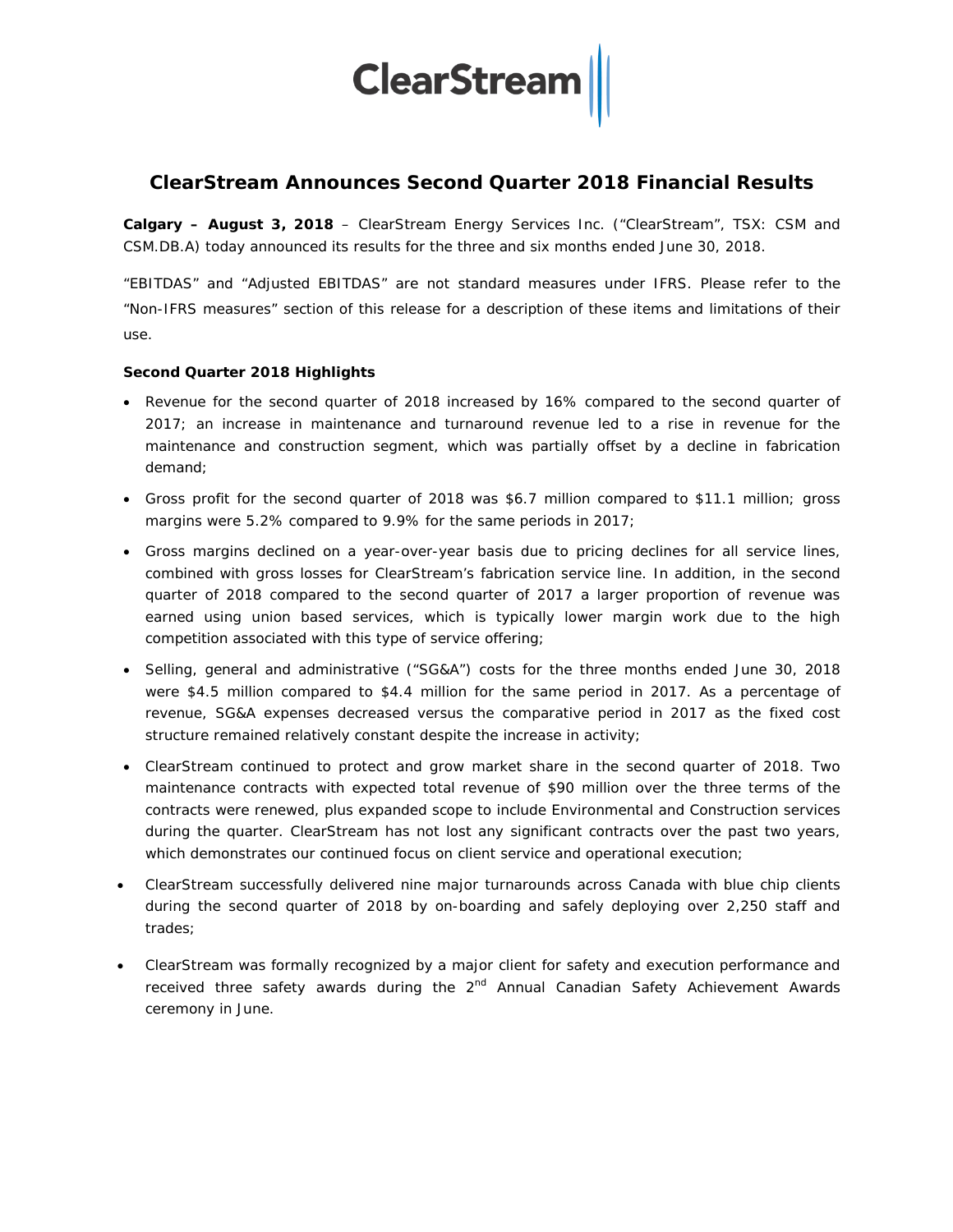### **Overview of Financial Results**

| (\$ millions, except per share amounts)                      | Q <sub>2</sub><br>2018 | Q <sub>2</sub><br>2017 | <b>YTD</b><br>2018 | <b>YTD</b><br>2017 |
|--------------------------------------------------------------|------------------------|------------------------|--------------------|--------------------|
| Revenue                                                      | 129.7                  | 111.6                  | 214.5              | 189.2              |
| Gross profit                                                 | 6.7                    | 11.1                   | 13.5               | 17.6               |
| Selling, general & administrative expenses                   | (4.5)                  | (4.4)                  | (9.2)              | (8.9)              |
| Loss from continuing operations                              | (3.1)                  | (1.5)                  | (6.1)              | (5.1)              |
| <b>EBITDAS</b>                                               | 1.8                    | 6.3                    | 4.7                | 10.1               |
| <b>Adjusted EBITDAS</b>                                      | 2.3                    | 6.8                    | 4.5                | 8.8                |
| Loss per share from continuing operations, basic and diluted | (0.03)                 | (0.01)                 | (0.06)             | (0.05)             |

#### **Segment Review**

#### **MAINTENANCE AND CONSTRUCTION SERVICES**

| (\$ millions, except per share amounts)    | Q2 2018 | Q <sub>2</sub> 2017 | <b>YTD 2018</b> | <b>YTD 2017</b> |
|--------------------------------------------|---------|---------------------|-----------------|-----------------|
| Revenue                                    | 118.5   | 93.6                | 187.7           | 152.8           |
| Gross profit                               | 5.0     | 7.8                 | 8.7             | 10.3            |
| Selling, general & administrative expenses | (0.4)   | (0.4)               | (0.6)           | (0.8)           |
| Income from continuing operations          | 3.3     | 6.2                 | 5.2             | 9.1             |

Revenues for the Maintenance and Construction Services segment were \$118.5 million and \$187.7 million for the three and six months ended June 30, 2018 compared to \$93.6 million and \$152.8 million in the prior year periods, an increase of 26.5% and 22.8%, respectively. An increase in maintenance and plant turnaround demand led to the increased revenue. Large plant turnarounds were completed in Saskatchewan and Newfoundland during the second quarter of 2018, which were incremental compared to 2017. This geographic expansion confirms the progress made on our strategy to diversify outside of Alberta and British Colombia. Maintenance demand has also increased due to a rise in oil and gas prices that has allowed our customers to increase maintenance spending in order to optimize their asset base

Gross profit was \$5.0 million and \$8.7 million for the three and six months ended June 30, 2018 compared with \$7.8 million and \$10.3 million for the same periods in the prior year. Gross margins for those same periods were 4.2% and 4.6% compared to 8.4% and 6.7% in 2017. Gross margins declined due to lower pricing and an unfavorable change in sales mix. Maintenance and construction services continue to be over-supplied relative to demand and, as a result, pricing levels declined compared to 2017. In addition, in the second quarter of 2018, we earned a larger proportion of revenue from work using union based employees, which is lower margin work due to the higher cost of labour associated with this type of work.

SG&A expenses for the Maintenance and Construction segment were \$0.4 million and \$0.6 million for the three and six months ended June 30, 2018, compared with \$0.4 million and \$0.8 million for the same periods in the prior year. SG&A expenses decreased over the comparative periods in 2017 due to reductions in headcount and discretionary spending.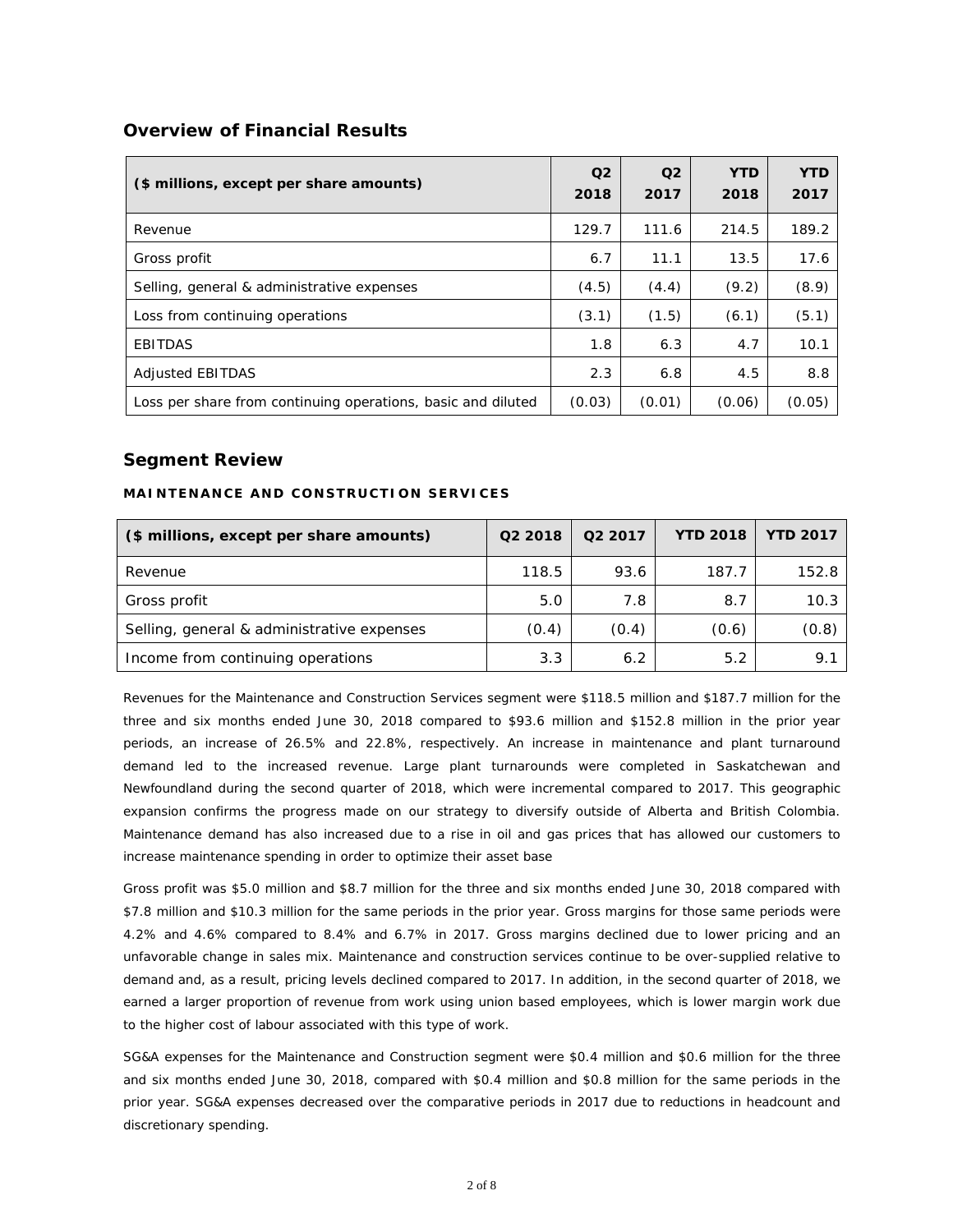| (\$ millions, except per share amounts)    | Q2 2018 | Q <sub>2</sub> 2017 | <b>YTD 2018</b> | <b>YTD 2017</b> |
|--------------------------------------------|---------|---------------------|-----------------|-----------------|
| Revenue                                    | 11.4    | 18.9                | 27.0            | 37.4            |
| Gross profit                               | 1.7     | 3.2                 | 4.8             | 7.3             |
| Selling, general & administrative expenses | (0.2)   | (0.2)               | (0.3)           | (0.3)           |
| Income from continuing operations          | 0.8     | 2.4                 | 4.1             | 5.2             |

#### **WEAR, FABRICATION, AND TRANSPORTATION SERVICES**

ClearStream sold all transportation assets on January 1, 2018. Total proceeds received on the sale were \$3.4 million and a gain of \$1.0 million was recognized on the sale. The following table shows the quarter-over-quarter results with the transportation division excluded to facilitate a more relevant comparative analysis:

| (\$ millions, except per share amounts)    | Q <sub>2</sub> 2018 | Q2 2017 | <b>YTD 2018</b> | <b>YTD 2017</b> |
|--------------------------------------------|---------------------|---------|-----------------|-----------------|
| Revenue                                    | 11.4                | 15.3    | 27.0            | 31.1            |
| Gross profit                               | 1.7                 | 3.2     | 4.8             | 7.2             |
| Selling, general & administrative expenses | (0.2)               | (0.1)   | (0.3)           | (0.3)           |
| Adjusted EBITDAS                           | 1.6                 | 3.1     | 4.6             | 7.0             |

Excluding the Transportation division, revenues for this segment for the three and six months ended June 30, 2018 were \$11.4 million and \$27.0 million, compared to \$15.3 million and \$31.1 million for the same period in the prior year. The decline in revenue was largely due to a decrease in fabrication demand. Demand for fabrication services continues to be negatively impacted by a lack of new oil and gas project activity in Alberta.

Gross profit was \$1.7 million and \$4.8 million for the three and six months ended June 30, 2018, compared with \$3.2 million and \$7.2 million for the same periods in the prior year. Gross margins decreased to 15.3% and 18.1% compared to 20.8% and 23.2% in 2017 due to a decline in pricing combined with lower operating leverage on our fixed cost structure.

Excluding the Transportation division, SG&A expenses for the Fabrication and Wear Technology segment for the three and six months ended June 30, 2018, were up slightly compared to the prior periods due to an increase in people costs.

#### **CORPORATE**

| (\$ millions, except per share)<br>amounts) | Q <sub>2</sub> 2018 | Q <sub>2</sub> 2017 | $\overline{ }$ YTD 2018 | <b>YTD 2017</b> |
|---------------------------------------------|---------------------|---------------------|-------------------------|-----------------|
| Selling, general & administrative expenses  | 4.0                 | 3.8                 | 8.3                     | 7.8             |

SG&A expenses were \$4.0 million and \$8.3 million for the three and six months ended June 30, 2018 compared to \$3.8 million and \$7.8 million for the same periods in the prior year. SG&A costs increased slightly on a yearover-year basis due to higher employee costs.

### **Outlook**

Demand and revenue are expected to increase in 2018 compared to 2017 due largely to a rise in commodity prices that has led to more cash flow for our customers. We continue to see an increase in spending on maintenance, asset integrity and asset optimization by our customers as they focus on increasing the production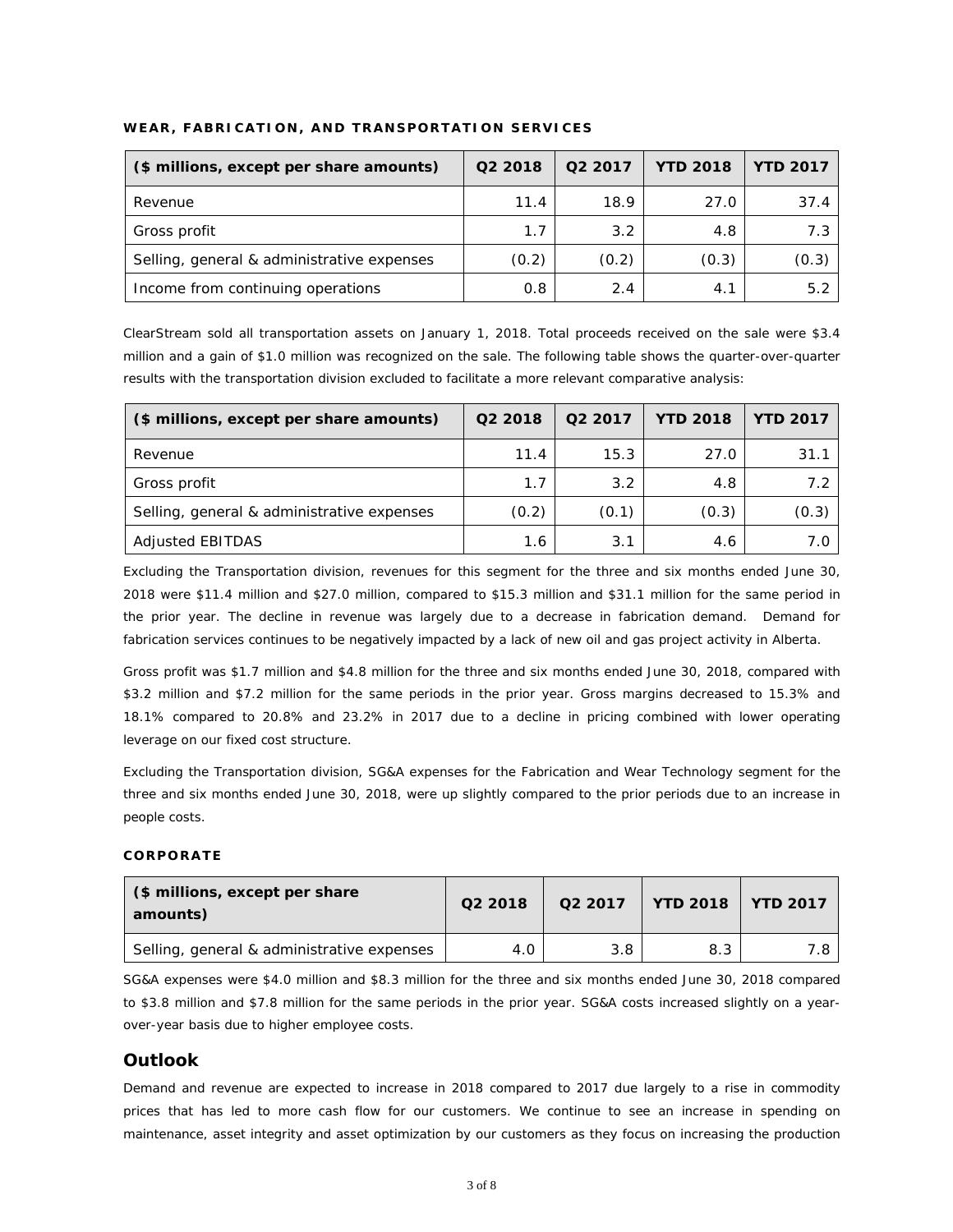of existing assets. ClearStream is well positioned to capitalize on this spending increase as 95% of ClearStream's revenue is generated from maintenance and production enhancement services. For the third quarter of 2018, revenue is expected to be consistent with the third quarter of 2017 as the increase in maintenance demand is expected to be offset by lower fall turnaround activity for our existing customer base.

Despite increased demand for our services, gross margins for the remainder of 2018 are expected to remain lower than the same period in 2017 due to continued pressure on pricing and weakness within the fabrication service line. We have started to see more requests for increased scope of services within our industry in 2018 and expect this to continue as size and scale are required to provide greater efficiencies and cost savings to our clients. Consolidation of scope of services and higher utilization of the labour supply within the maintenance and turnaround segment must occur before pricing and margin improvements are realized by ClearStream.

ClearStream will continue to focus on managing costs, protecting market share, strong operational execution, and growing the business organically and through acquisitions. We believe that successful execution of this strategy will position ClearStream for growth and improved financial performance as market conditions continue to recover.

#### **About ClearStream Energy Services Inc.**

With a legacy of excellence and experience stretching back more than 50 years, ClearStream provides solutions to the Energy and Industrial markets including: Oil & Gas, Petrochemical, Mining, Power, Agriculture, Forestry, Infrastructure and Water Treatment. With offices strategically located across Canada and over 3,000 employees, we construct, transport and provide maintenance services that keep our clients moving forward. For more information about ClearStream, please visit [www.ClearStreamEnergy.ca.](http://www.clearstreamenergy.ca/)

#### **For further information, please contact:**

| Gary Summach                     | Dean MacDonald                     |
|----------------------------------|------------------------------------|
| Chief Financial Officer          | Executive Chairman and Interim CEO |
| ClearStream Energy Services Inc. | ClearStream Energy Services Inc.   |
| gsummach@clearstreamenergy.ca    | dean@tuckamore.ca                  |

#### **Forward-looking information**

This report contains certain forward-looking information. Certain information included in this report may constitute forward-looking information within the meaning of securities laws. In some cases, forward-looking information can be identified by terminology such as "may", "will", "should", "expect", "plan", "anticipate", "believe", "estimate", "predict", "potential", "continue" or the negative of these terms or other similar expressions concerning matters that are not historical facts. Forward-looking information may relate to management's future outlook and anticipated events or results and may include statements or information regarding the future plans or prospects of ClearStream and reflects management's expectations and assumptions regarding the growth, results of operations, performance and business prospects and opportunities of ClearStream. Without limitation, information regarding the future operating results and economic performance of ClearStream constitute forward-looking information. Such forward-looking information reflects management's current beliefs and is based on information currently available to management of ClearStream. Forward-looking information involves significant risks and uncertainties. A number of factors could cause actual events or results to differ materially from the events and results discussed in the forward-looking information including risks related to investments, conditions of capital markets, economic conditions, commodity prices, dependence on key personnel, limited customer bases, interest rates, regulatory change, ability to meet working capital requirements and capital expenditures needs of the Company, factors relating to the weather and availability of labour. These factors should not be considered exhaustive. In addition, in evaluating this information, investors should specifically consider various factors, including the risks outlined under "Risk Factors," in the company's 2017 Annual Information Form dated February 28, 2018, which may cause actual events or results to differ materially from any forward-looking statement. In formulating forward-looking information herein, management has assumed that business and economic conditions affecting ClearStream will continue substantially in the ordinary course, including without limitation with respect to general levels of economic activity, regulations, taxes and interest rates. Although the forward-looking information is based on what management of ClearStream considers to be reasonable assumptions based on information currently available to it, there can be no assurance that actual events or results will be consistent with this forward-looking information, and management's assumptions may prove to be incorrect. This forward-looking information is made as of the date of this report, and ClearStream does not assume any obligation to update or revise it to reflect new events or circumstances except as required by law. Undue reliance should not be placed on forward-looking information. ClearStream is providing the forward-looking financial information set out in this report for the purpose of providing investors with some context for the outlook presented. Readers are cautioned that this information may not be appropriate for any other purpose.

#### **Non-standard measures**

The terms ''EBITDAS'' and "Adjusted EBITDAS" (collectively the ''Non-GAAP measures'') are financial measures used in this report that are not standard measures under IFRS. ClearStream's method of calculating Non-GAAP measures may differ from the methods used by other issuers. Therefore, ClearStream's Non-GAAP measures, as presented may not be comparable to similar measures presented by other issuers.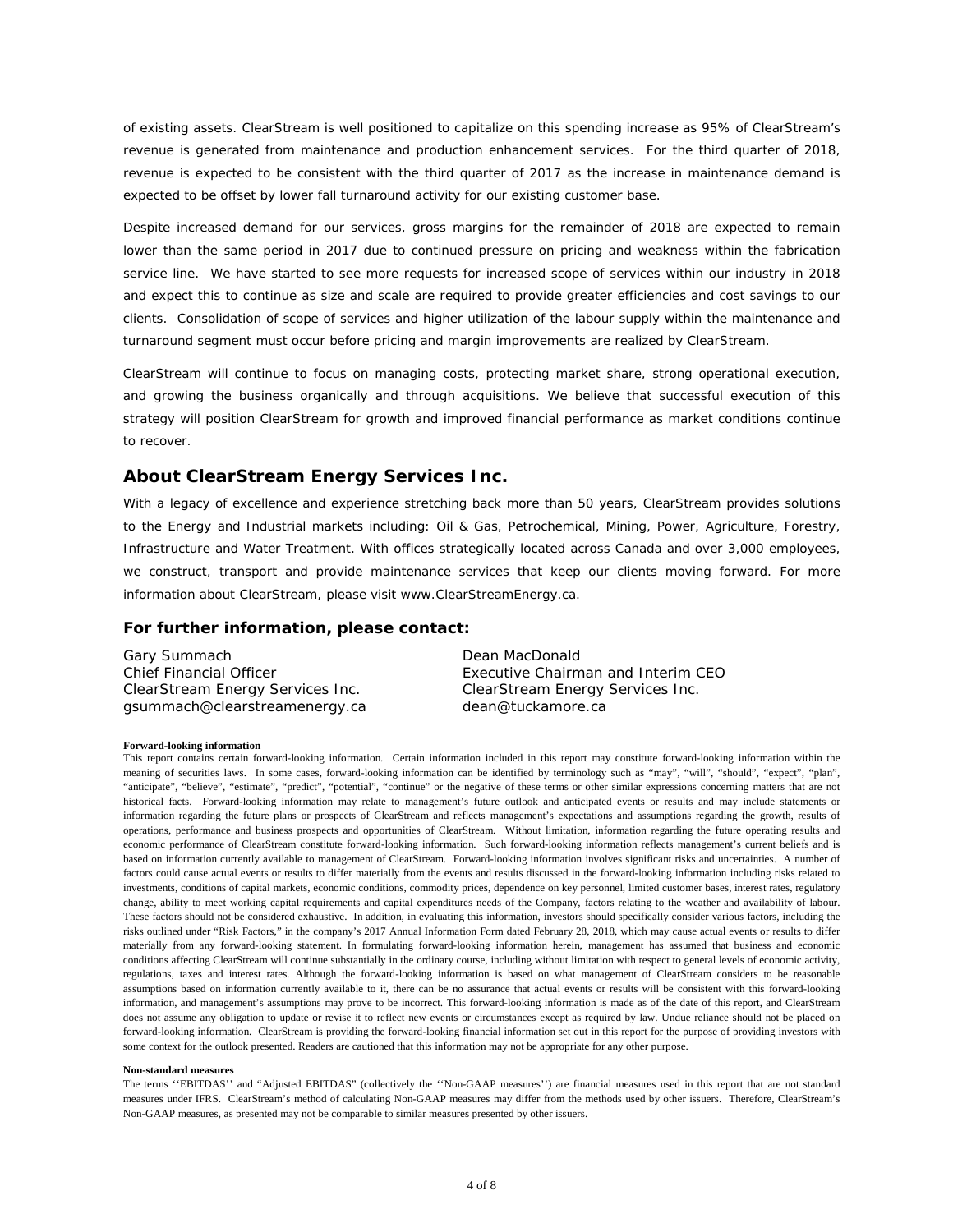**EBITDAS** refers to net earnings determined in accordance with IFRS, before depreciation and amortization, interest expense, income tax expense (recovery) and stock based compensation. EBITDAS is used by management and the directors of ClearStream (the "Directors") as well as many investors to determine the ability of an issuer to generate cash from operations. Management also uses EBITDAS to monitor the performance of ClearStream's reportable segments and believes that in addition to net income or loss and cash provided by operating activities, EBITDAS is a useful supplemental measure from which to determine ClearStream's ability to generate cash available for debt service, working capital, capital expenditures and income taxes. ClearStream has provided a reconciliation of income (loss) from continuing operations to EBITDAS in its consolidated financial statements and MD&A.

**Adjusted EBITDAS** refers to EBITDAS excluding income from equity investments, the gain on sale of assets held for sale, impairment of goodwill and intangible assets, restructuring costs, and gain on sale of property plant and equipment. ClearStream has used Adjusted EBITDAS as the basis for the analysis of its past operating financial performance. Adjusted EBITDAS is used by ClearStream and management believes it is a useful supplemental measure from which to determine ClearStream's ability to generate cash available for debt service, working capital, capital expenditures, and income taxes. Adjusted EBITDAS is a measure that management believes facilitates the comparability of the results of historical periods and the analysis of its operating financial performance which may be useful to investors. ClearStream has provided a reconciliation of income (loss) from continuing operations to Adjusted EBITDAS in its MD&A.

Investors are cautioned that the Non-GAAP Measures are not alternatives to measures under IFRS and should not, on their own, be construed as an indicator of performance or cash flows, a measure of liquidity or as a measure of actual return on the shares. These Non-GAAP measures should only be used with reference to ClearStream's Interim Financial Statements and Annual Financial Statements available on SEDAR a[t www.sedar.com](http://www.sedar.com/) or www.clearstreamenergy.ca.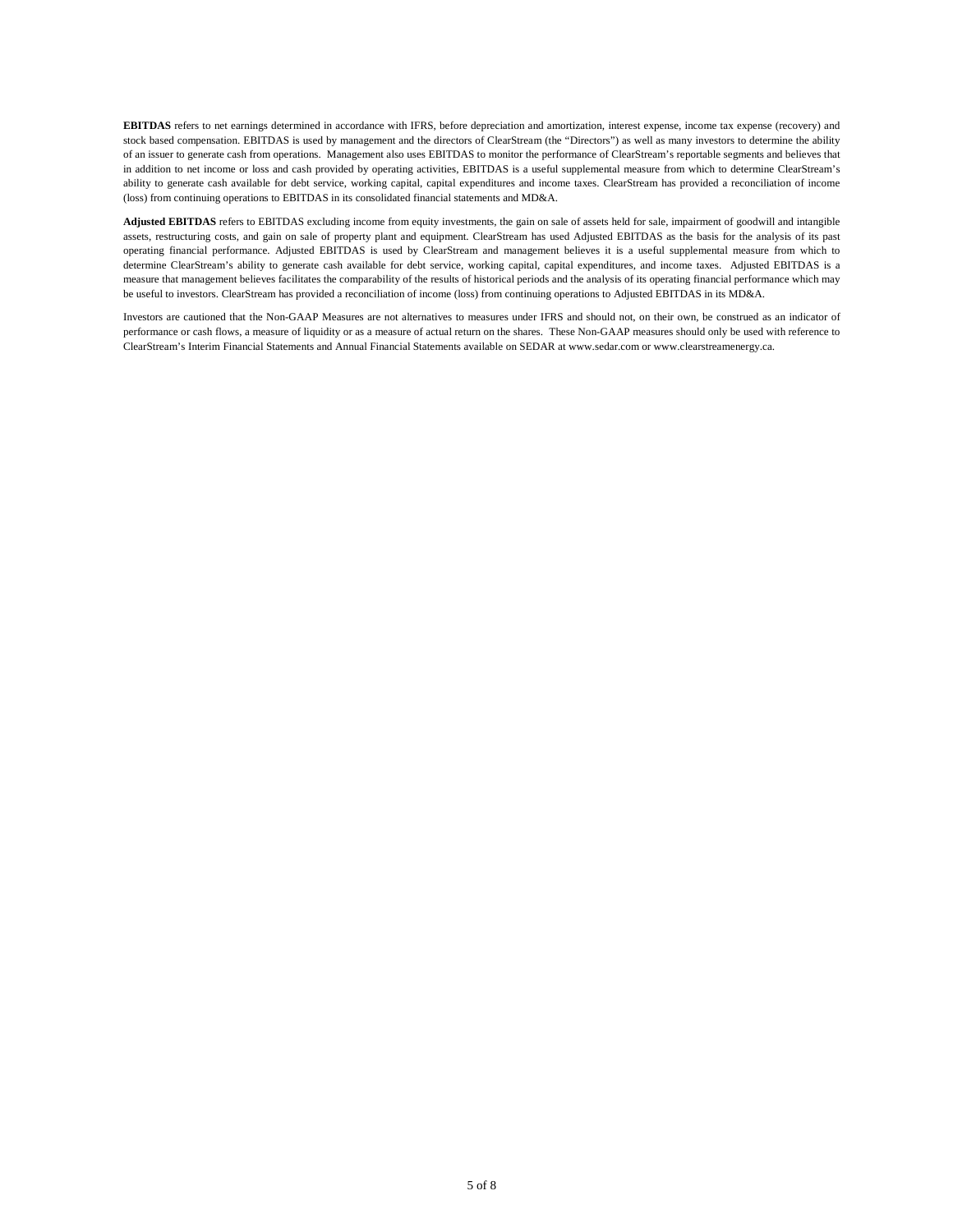## **CLEARSTREAM ENERGY SERVICES INC.**

Consolidated Balance Sheets (In thousands of Canadian dollars) (unaudited)

|                                                     | June 30, 2018 | December 31, 2017 |  |  |
|-----------------------------------------------------|---------------|-------------------|--|--|
|                                                     |               |                   |  |  |
| Cash                                                | \$<br>4,243   | \$<br>4,649       |  |  |
| Restricted cash                                     | 5,057         | 980               |  |  |
| Accounts receivable                                 | 95,034        | 66,177            |  |  |
| Inventories                                         | 5,206         | 4,304             |  |  |
| Prepaid expenses and other                          | 2,267         | 2,989             |  |  |
| Earn-out assets                                     |               | 1,277             |  |  |
| Assets held for sale                                |               | 2,506             |  |  |
| <b>Total current assets</b>                         | 111,807       | 82,882            |  |  |
|                                                     |               |                   |  |  |
| Property, plant and equipment, net                  | 20,736        | 20,657            |  |  |
| Goodwill and intangible assets                      | 25,223        | 26,765            |  |  |
| Earn-out assets                                     |               | 1,173             |  |  |
| Long-term investments                               | 679           | 575               |  |  |
| Deferred financing costs                            | 455           | 591               |  |  |
| <b>Total assets</b>                                 | \$<br>158,900 | 132,643<br>\$     |  |  |
|                                                     |               |                   |  |  |
| Accounts payable and accrued liabilities            | 42,965        | 36,276            |  |  |
| Deferred revenue                                    | 332           | 146               |  |  |
| Current portion of obligations under finance leases | 1,213         | 1,462             |  |  |
| Current liabilities of assets held for sale         |               | 1,197             |  |  |
| ABL facility                                        | 41,500        | 27,500            |  |  |
| Senior secured debentures                           |               | 171,988           |  |  |
| Convertible secured debentures                      |               | 24,999            |  |  |
| Current portion of provision                        | 1,205         | 1,196             |  |  |
| <b>Total current liabilities</b>                    | 87,215        | 264,764           |  |  |
|                                                     |               |                   |  |  |
| Provision                                           | 4,087         | 4,582             |  |  |
| Obligations under finance leases                    | 3,198         | 2,185             |  |  |
| Senior secured debentures                           | 96,634        |                   |  |  |
| Convertible secured debentures                      | 969           |                   |  |  |
| <b>Total liabilities</b>                            | 192,104       | 271,531           |  |  |
|                                                     |               |                   |  |  |
| Share capital                                       | 462,036       | 469,030           |  |  |
| <b>Preferred Shares</b>                             | 102,130       |                   |  |  |
| Contributed surplus                                 | 20,840        | 2,958             |  |  |
| Deficit                                             | (618, 210)    | (610, 876)        |  |  |
| Total shareholders' deficit                         | (33, 204)     | (138, 888)        |  |  |
| <b>Total liabilities and shareholders' deficit</b>  | 158,900       | 132,643<br>\$     |  |  |
|                                                     | \$            |                   |  |  |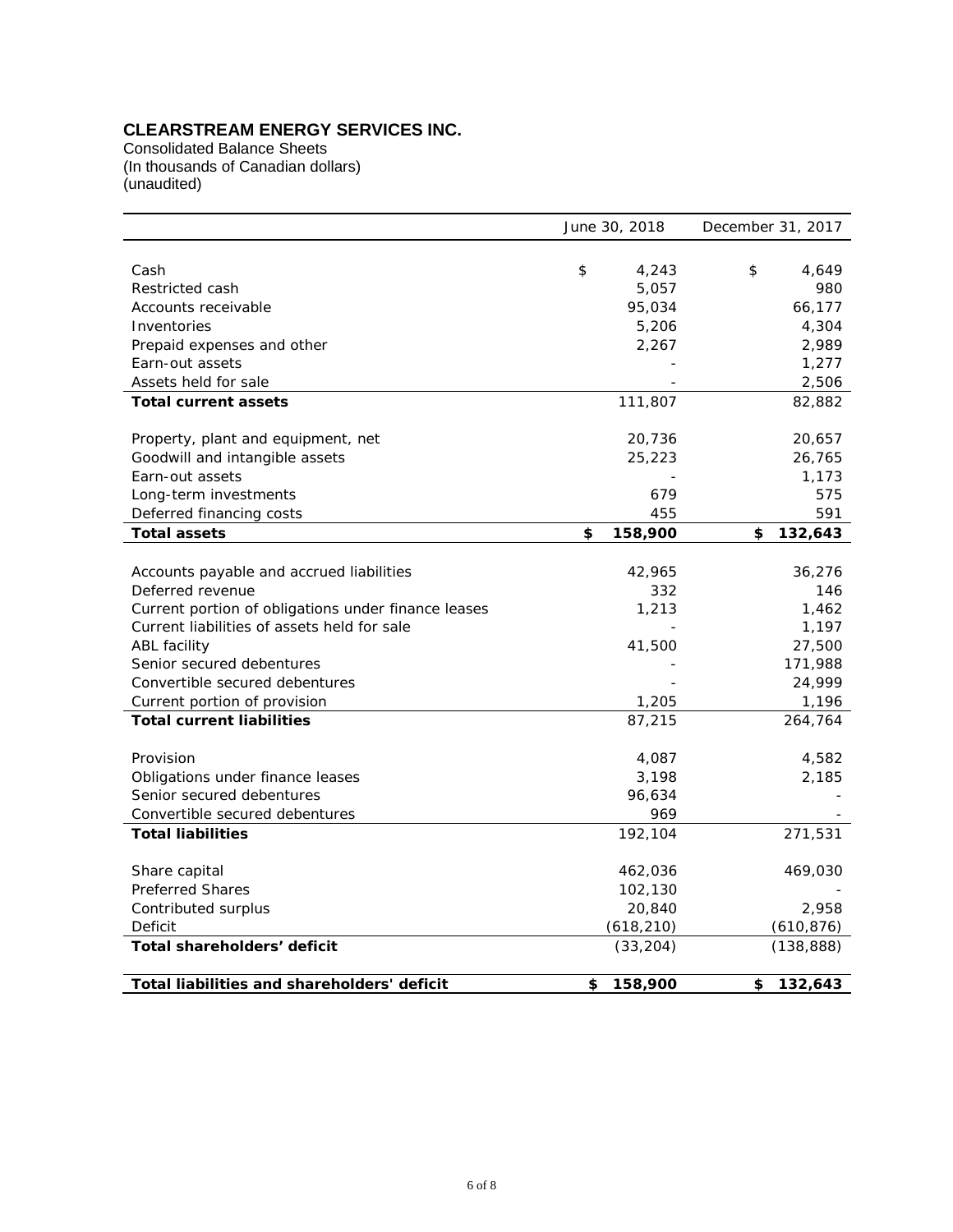## **CLEARSTREAM ENERGY SERVICES INC.**

Consolidated Statements of Loss and Comprehensive Loss (In thousands of Canadian dollars, except per share amounts) (unaudited)

|                                                  | Three months ended June 30,<br>Six months ended June 30, |            |    |            |                |    |            |
|--------------------------------------------------|----------------------------------------------------------|------------|----|------------|----------------|----|------------|
|                                                  |                                                          | 2018       |    | 2017       | 2018           |    | 2017       |
| Revenue                                          | \$                                                       | 129,702    | \$ | 111,559    | \$<br>214,496  | \$ | 189,248    |
| Cost of revenue                                  |                                                          | (122, 993) |    | (100, 486) | (200, 968)     |    | (171, 635) |
| Gross profit                                     |                                                          | 6,709      |    | 11,073     | 13,528         |    | 17,613     |
|                                                  |                                                          |            |    |            |                |    |            |
| Selling, general and administrative expenses     |                                                          | (4, 494)   |    | (4, 395)   | (9, 169)       |    | (8,923)    |
| Share based compensation                         |                                                          | (76)       |    | (350)      | (155)          |    | (659)      |
| Amortization of intangible assets                |                                                          | (804)      |    | (864)      | (1, 561)       |    | (1, 727)   |
| Depreciation                                     |                                                          | (1, 146)   |    | (1, 358)   | (2, 307)       |    | (2,589)    |
| Income from equity investment                    |                                                          | 72         |    | 93         | 104            |    | 130        |
| Interest expense                                 |                                                          | (2,716)    |    | (5, 186)   | (6, 464)       |    | (10, 218)  |
| Gain (loss) on sale of assets held for sale      |                                                          | (275)      |    | (515)      | 757            |    | (392)      |
| Restructuring costs                              |                                                          | (24)       |    | (167)      | (84)           |    | (444)      |
| Other loss                                       |                                                          | (192)      |    |            | (474)          |    |            |
| Gain on sale of property, plant and equipment    |                                                          | 13         |    | 161        | 65             |    | 2,078      |
| Loss before taxes                                |                                                          | (2,933)    |    | (1,508)    | (5,760)        |    | (5, 131)   |
| Income tax expense - current                     |                                                          | (164)      |    | (2)        | (325)          |    | (2)        |
| Loss from continuing operations                  |                                                          | (3,097)    |    | (1, 510)   | (6,085)        |    | (5, 133)   |
| Loss from discontinued operations (net of taxes) |                                                          | (113)      |    | (1,887)    | (300)          |    | (2, 257)   |
| Net loss and comprehensive loss                  | \$                                                       | (3, 210)   | \$ | (3, 397)   | \$<br>(6, 385) | \$ | (7, 390)   |
|                                                  |                                                          |            |    |            |                |    |            |
| Loss per share                                   |                                                          |            |    |            |                |    |            |
| Basic & diluted:                                 |                                                          |            |    |            |                |    |            |
| Continuing operations                            | \$                                                       | (0.03)     | \$ | (0.01)     | \$<br>(0.06)   | \$ | (0.05)     |
| Discontinued operations                          | \$                                                       | (0.00)     | \$ | (0.02)     | \$<br>(0.00)   | \$ | (0.02)     |
| Net loss                                         | \$                                                       | (0.03)     | \$ | (0.03)     | \$<br>(0.06)   | \$ | (0.07)     |